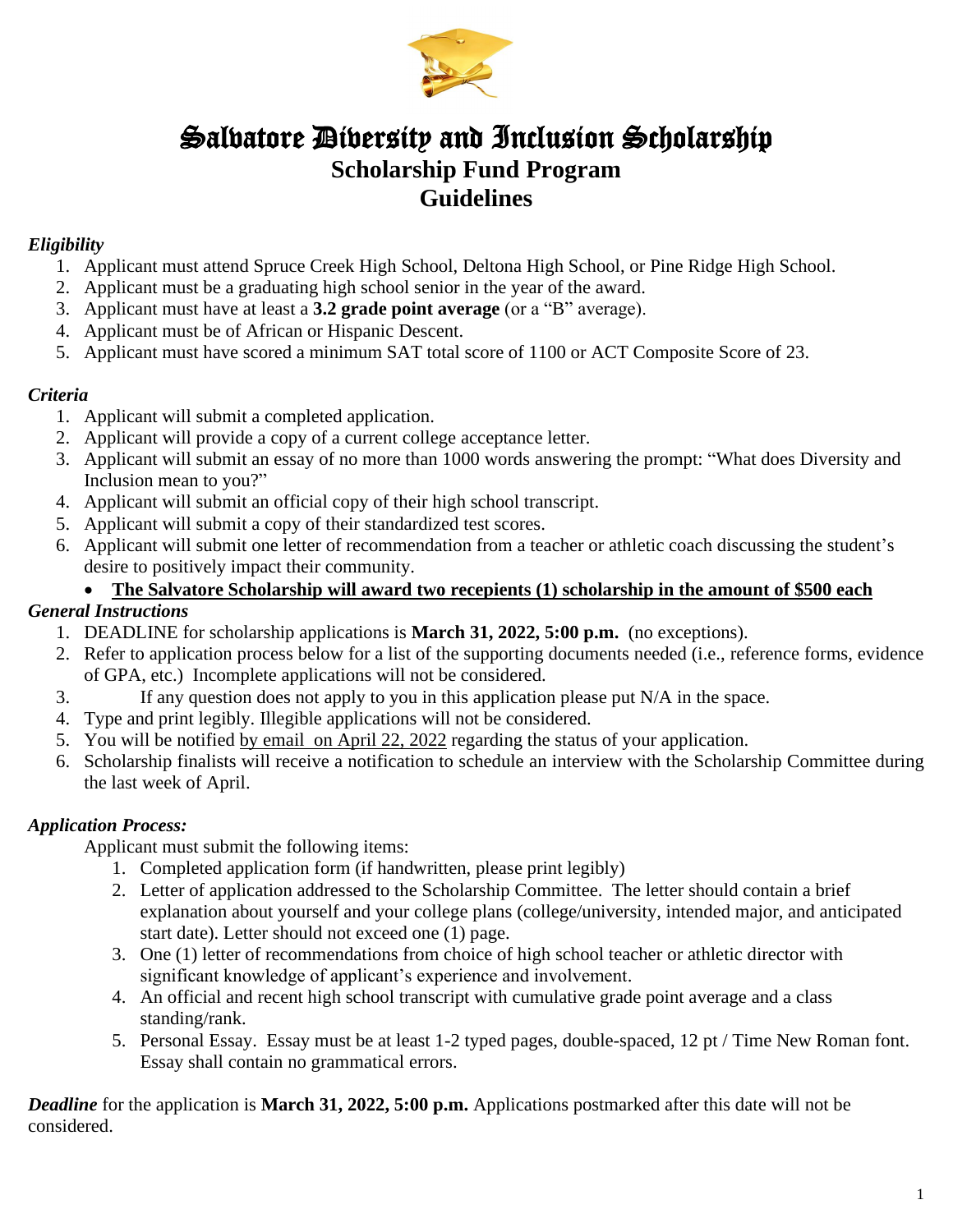# Salvatore Diversity and Inclusion Scholarship

| <b>Application 2022</b> |                                                                                                                                                 |             |       |               |                           |  |
|-------------------------|-------------------------------------------------------------------------------------------------------------------------------------------------|-------------|-------|---------------|---------------------------|--|
|                         | Please check all that apply.                                                                                                                    |             |       |               |                           |  |
|                         | Deltona High School Scholarship Applicant                                                                                                       |             |       |               |                           |  |
|                         | Pine Ridge High School Scholarship Applicant                                                                                                    |             |       |               |                           |  |
|                         | Spruce Creek High School Scholarship Applicant                                                                                                  |             |       |               |                           |  |
|                         | Date of Application:                                                                                                                            |             |       |               |                           |  |
|                         |                                                                                                                                                 |             |       |               |                           |  |
|                         | Please type or print your answers. If application is illegible it will be returned to you.                                                      |             |       |               |                           |  |
|                         |                                                                                                                                                 |             |       |               |                           |  |
| 1.                      | Last Name:                                                                                                                                      | First Name: |       |               |                           |  |
| 2.                      | Mailing Address::                                                                                                                               |             |       |               |                           |  |
|                         |                                                                                                                                                 |             |       |               |                           |  |
|                         |                                                                                                                                                 |             |       |               |                           |  |
|                         | City:<br>State:                                                                                                                                 |             | ZIP:  |               |                           |  |
| 3.                      | Daytime Telephone Number: ()                                                                                                                    |             |       |               |                           |  |
| 4.                      | Date of Birth: Month<br>Day                                                                                                                     | Year        |       |               |                           |  |
| 5.                      | Email Address of Applicant or Applicant's guardian:                                                                                             |             |       |               |                           |  |
|                         |                                                                                                                                                 |             |       |               |                           |  |
|                         |                                                                                                                                                 |             |       |               |                           |  |
|                         | Current High School:                                                                                                                            |             |       |               | Number of years           |  |
| 6.                      |                                                                                                                                                 |             |       |               | attended:                 |  |
| $\overline{7}$ .        |                                                                                                                                                 |             |       |               |                           |  |
|                         | I will be attending the following school in the $Fall of 2022$ .                                                                                |             |       |               |                           |  |
|                         | Proof of acceptance or current student enrollment from the above school is required prior to funds being released to the college or university. |             |       |               |                           |  |
| 8.                      | I will be entering the above-mentioned school as a: (Circle one)                                                                                |             |       |               |                           |  |
|                         | Freshman                                                                                                                                        |             |       | Senior        |                           |  |
|                         | Junior<br>Sophomore                                                                                                                             |             |       |               |                           |  |
| 9.                      | Grade Point Average (GPA): (On a 4.0 scale)<br>Attach proof of GPA. Your most recent official school transcript required.                       |             |       |               |                           |  |
| 10.                     | Have you taken the                                                                                                                              |             |       |               |                           |  |
|                         | $ACT exam?$ Yes<br>If no, when do you plan to take the exam:<br>No.                                                                             |             |       |               |                           |  |
|                         | SAT exam?<br>Yes<br>N <sub>0</sub>                                                                                                              |             |       |               |                           |  |
|                         |                                                                                                                                                 |             |       |               |                           |  |
| 11.                     | Name & address of parent(s) or legal guardian(s): Use reverse side of application if you need more space.                                       |             |       |               |                           |  |
|                         |                                                                                                                                                 |             |       |               |                           |  |
|                         | City:                                                                                                                                           |             |       | State: $ZIP:$ |                           |  |
|                         |                                                                                                                                                 |             |       |               |                           |  |
|                         | Home phone of parents or legal guardians:                                                                                                       |             |       |               |                           |  |
|                         |                                                                                                                                                 |             |       |               |                           |  |
| 12.                     | Name and city of other high schools attended:                                                                                                   |             |       |               | Number of years attended: |  |
|                         |                                                                                                                                                 |             |       |               |                           |  |
|                         |                                                                                                                                                 |             |       |               |                           |  |
| 13.                     | List the name of any college you have attended.                                                                                                 | Year        | Year  | Year          | Type of Degree            |  |
|                         |                                                                                                                                                 | Began       | Ended | Graduated     | Received                  |  |
|                         |                                                                                                                                                 |             |       | $($ If        | (If applicable)           |  |
|                         |                                                                                                                                                 |             |       | applicable)   |                           |  |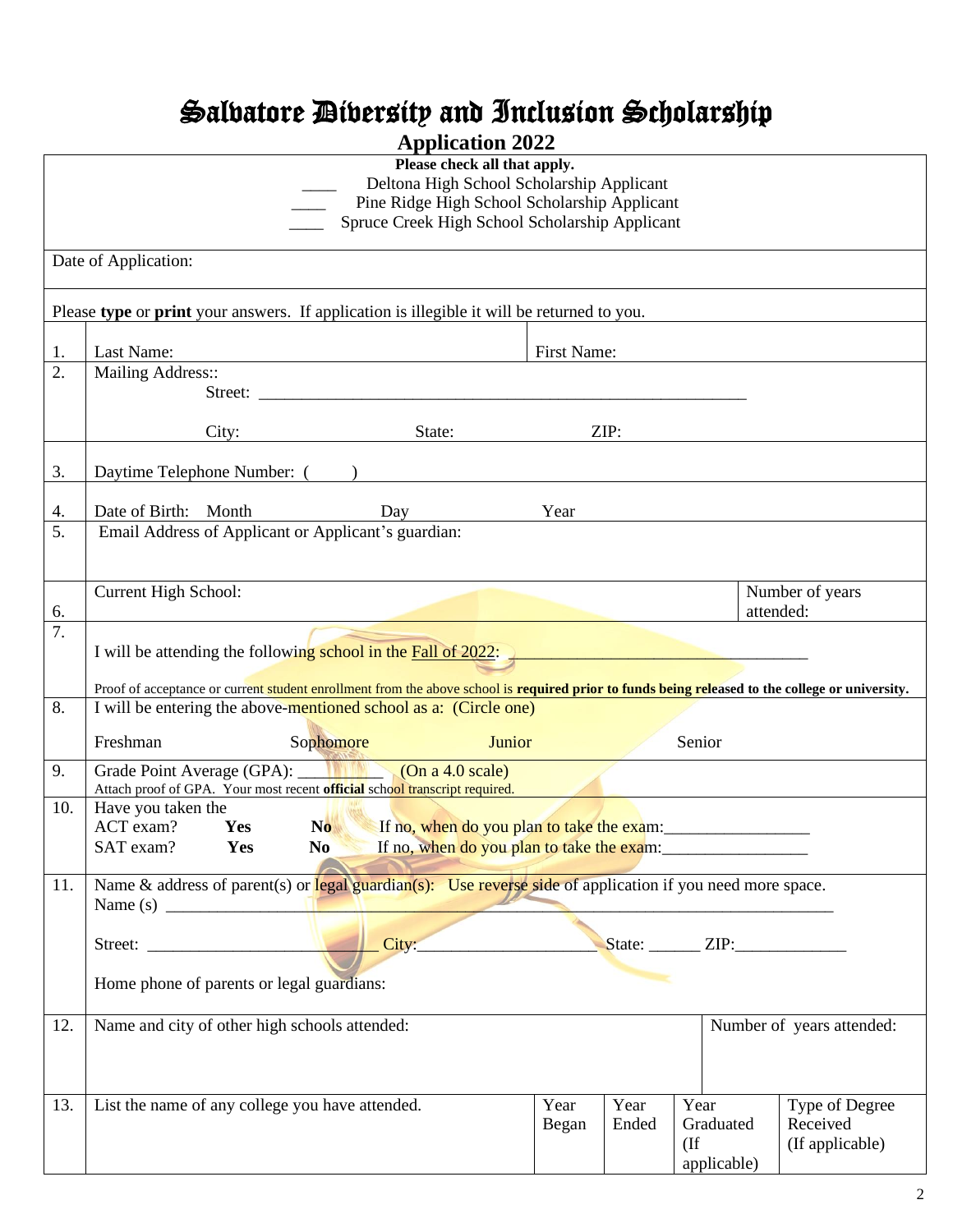|     | A.                                                                           |                                                                                                                            |                                  |  |  |                               |  |
|-----|------------------------------------------------------------------------------|----------------------------------------------------------------------------------------------------------------------------|----------------------------------|--|--|-------------------------------|--|
|     | <b>B.</b>                                                                    |                                                                                                                            |                                  |  |  |                               |  |
|     | $\overline{C}$ .                                                             |                                                                                                                            |                                  |  |  |                               |  |
| 14. | What specialty/major do you plan to major in as you continue your education? |                                                                                                                            |                                  |  |  |                               |  |
| 15. |                                                                              | List expenses you expect to incur per semester or quarter: (Approximate figures acceptable)                                |                                  |  |  |                               |  |
|     | A.                                                                           | Tuition:<br>Amount: \$                                                                                                     |                                  |  |  |                               |  |
|     | B.                                                                           | Books:<br>Amount: \$                                                                                                       |                                  |  |  |                               |  |
|     | $C$ .                                                                        | Room & Board:<br>Amount: \$                                                                                                |                                  |  |  |                               |  |
|     | D.                                                                           | Other expenses:<br>Amount: \$                                                                                              |                                  |  |  | Describe below under comments |  |
|     | Comments:                                                                    |                                                                                                                            |                                  |  |  |                               |  |
|     |                                                                              |                                                                                                                            |                                  |  |  |                               |  |
|     |                                                                              |                                                                                                                            |                                  |  |  |                               |  |
|     |                                                                              |                                                                                                                            |                                  |  |  |                               |  |
| 16. |                                                                              | List other financial assistance you will receive per semester or quarter: (Other financial assistance will not affect your |                                  |  |  |                               |  |
|     |                                                                              | scholarship eligibility.)<br>Personal:                                                                                     | (Approximate figures acceptable) |  |  |                               |  |
|     | A.<br><b>B.</b>                                                              | Amount: \$<br>Other Scholarship(s):<br>Amount: \$                                                                          |                                  |  |  | List below under comments     |  |
|     | C.                                                                           | Grants:<br>Amount: \$                                                                                                      |                                  |  |  | List below under comments     |  |
|     | $C$ .                                                                        | Student Loan(s):<br>Amount: \$                                                                                             |                                  |  |  | List below under comments     |  |
|     | D.                                                                           | <b>Other Financial Resources:</b><br>Amount: \$                                                                            |                                  |  |  | List below under comments     |  |
|     | Comments:                                                                    |                                                                                                                            |                                  |  |  |                               |  |
|     |                                                                              |                                                                                                                            |                                  |  |  |                               |  |
|     |                                                                              |                                                                                                                            |                                  |  |  |                               |  |
|     |                                                                              |                                                                                                                            |                                  |  |  |                               |  |
|     |                                                                              |                                                                                                                            |                                  |  |  |                               |  |

### **Use an additional sheet if you need more room to list financial information requested in items 14 & 15.**

| List your academic honors, awards and membership activities while in high school:<br>17. |  |
|------------------------------------------------------------------------------------------|--|
|                                                                                          |  |

| 18. | List your community service activities, hobbies, outside interests, and extracurricular activities: |
|-----|-----------------------------------------------------------------------------------------------------|
|     |                                                                                                     |
|     |                                                                                                     |
|     |                                                                                                     |
|     |                                                                                                     |
|     |                                                                                                     |